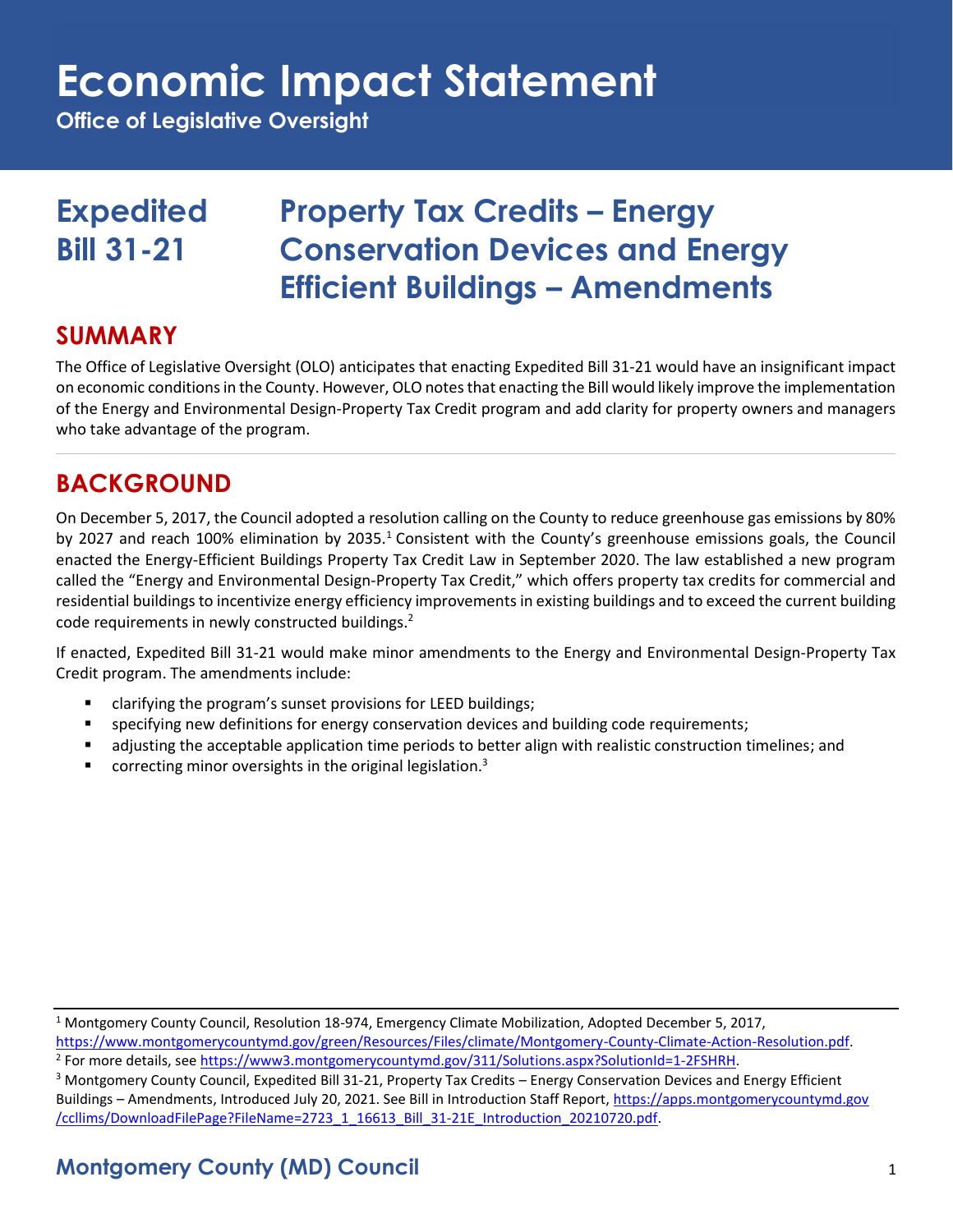# **Economic Impact Statement**

**Office of Legislative Oversight**

## **METHODOLOGIES, ASSUMPTIONS, AND UNCERTAINTIES**

In the economic impact statement for Bill 10-20, OLO concluded that establishing the Energy and Environmental Design-Property Tax Credit would benefit commercial and residential property owners who take advantage of the tax credit and have an overall net positive impact on economic conditions in the County.<sup>4</sup> Because the amendments in Expedited Bill 31-21 do not change the program's intent or design, OLO does not anticipate that enacting the Bill would result in significant impacts on economic conditions in the County.

However, based on the sources included in the Bill's Introduction Staff Report and consultation with the Department of Environmental Protection, OLO anticipates that enacting the amendments previously described would likely improve the implementation of the Energy and Environmental Design-Property Tax Credit program and add clarity for the property owners and managers who take advantage of the program. The claims made in subsequent sections are based on this assumption.

## **VARIABLES**

The primary variable that would affect the economic impacts of enacting Expedited Bill 31-21 is the following:

Implementation of the Energy and Environmental Design-Property Tax Credit program.

## **IMPACTS**

**WORKFORCE** ▪ **TAXATION POLICY** ▪ **PROPERTY VALUES** ▪ **INCOMES** ▪ **OPERATING COSTS** ▪ **PRIVATE SECTOR CAPITAL INVESTMENT** ▪ **ECONOMIC DEVELOPMENT** ▪ **COMPETITIVENESS**

#### **Businesses, Non-Profits, Other Private Organizations**

As previously stated, OLO anticipates that enacting Expedited Bill 31-21 would improve the implementation of the Energy and Environmental Design-Property Tax Credit program and add clarity for the property owners and managers who take advantage of the program. If these outcomes occur, it is possible that property owners and managers may experience a minor reduction in operating costs associated with participating in the program. Other than this potential impact, OLO does not believe enacting Expedited Bill 31-21 would have significant impacts on the Council's other priority indicators.<sup>5</sup>

#### **Residents**

OLO anticipates enacting Expedited Bill 31-21 would have an insignificant impact on County residents in terms of several of the Council's priority indicators.

<sup>4</sup> Office of Legislative Oversight, Economic Impact Statement: Bill 10-20, Property Tax Credit – Energy and Environmental Design – Eligibility Criteria and Amounts of Credit. See statement in the Action Staff Report for Bill 10-20[, https://apps.montgomerycounty](https://apps.montgomerycountymd.gov/ccllims/DownloadFilePage?FileName=2649_1_10917_Bill_10-20_Action_20200929.pdf) [md.gov/ccllims/DownloadFilePage?FileName=2649\\_1\\_10917\\_Bill\\_10-20\\_Action\\_20200929.pdf.](https://apps.montgomerycountymd.gov/ccllims/DownloadFilePage?FileName=2649_1_10917_Bill_10-20_Action_20200929.pdf) 

<sup>5</sup> Montgomery County Code, Sec. 2-81B, Economic Impact Statements[, https://codelibrary.amlegal.com/codes/montgomerycounty](https://codelibrary.amlegal.com/codes/montgomerycounty/latest/montgomeryco_md/0-0-0-80894) [/latest/montgomeryco\\_md/0-0-0-80894.](https://codelibrary.amlegal.com/codes/montgomerycounty/latest/montgomeryco_md/0-0-0-80894)